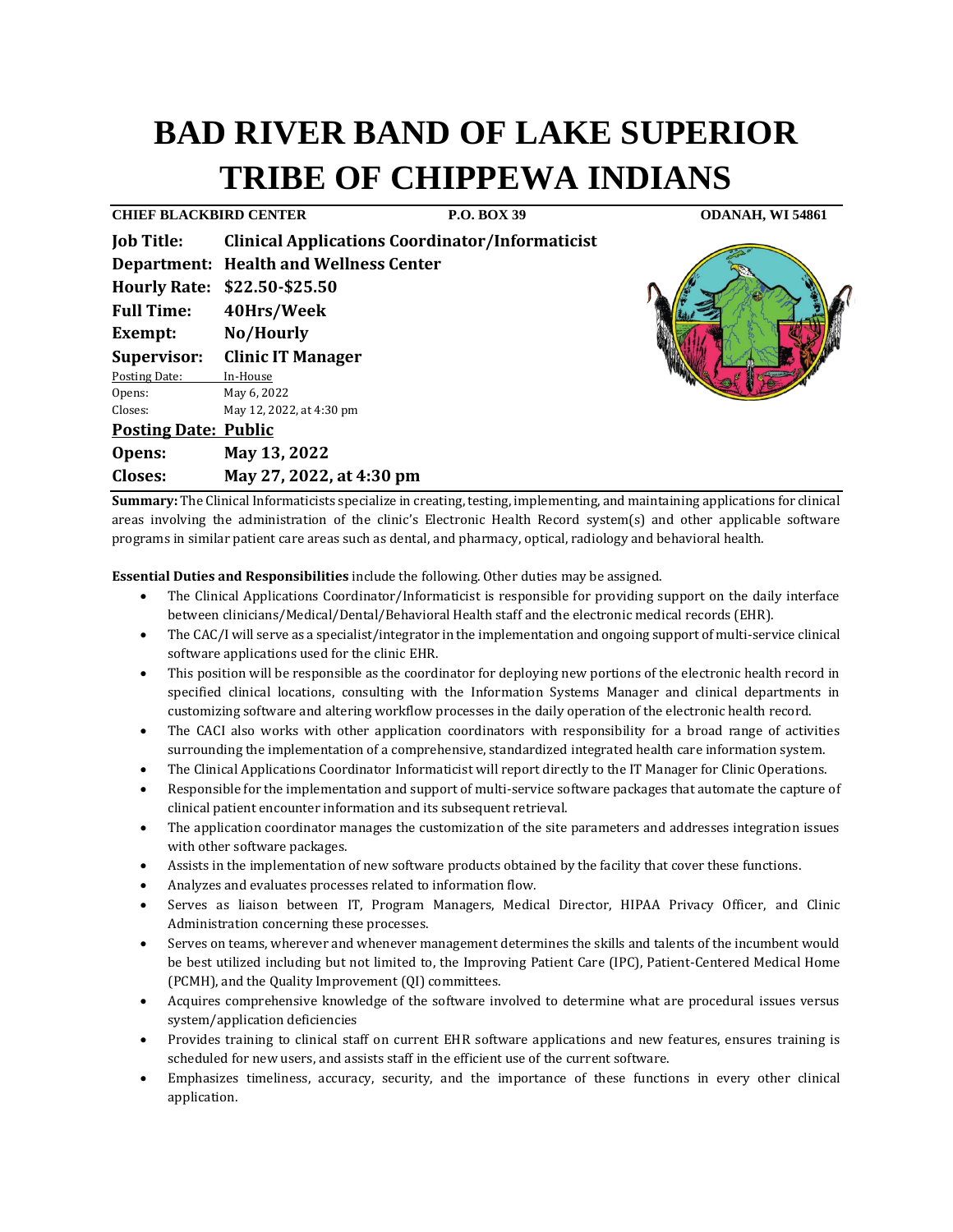- Coordinates classes with the department training section and serves as a backup for basic training classes.
- Promotes an awareness of the importance of data validity and data security.
- Coordinates efforts to correct deficiencies and errors that occur in the electronic health record.
- Coordinates with staff and other application coordinators to implement integrated packages, resolve conflicts, provide secondary support on related software modules, and ensure smooth operations in areas where package scope overlaps or is integrated with other services' functions.
- Will work with other departments in the successful submission of all reporting requirements and any other contract reporting requirements.
- Works with vendor programmers in local testing of software, identifying software problems, and requesting enhancements.
- Coordinates resources with contractors, IHS, and other identified vendors.
- Logs all problems, referring those requiring a higher level of technical support to the appropriate person or team.
- Establishes effective interpersonal relationships with all levels of clinic personnel.
- Promotes an atmosphere that encourages enthusiasm and user participation in clinical computing.
- Creates a positive environment for reporting application and/or system deficiencies and suggestions for system improvements and enhanced functionality.
- Assist with the maintenance and implementation of the EHR system.
- Develops and implements configuration management plans for each specific program as required. Coordinate with appropriate parties all audits of the EHR.

**Qualification Requirements:** To perform this job successfully, an individual must be able to perform each essential duty satisfactorily. The requirements listed are representative of the knowledge, skills, and/or ability required. Knowledge of the uniqueness of the Bad River Community. Reasonable accommodations may be made to enable individuals with disabilities to perform the essential functions.

#### **Education and/or Experience:**

### **Required:**

- Bachelor's degree required with a minimum of two years' experience in a health care setting with direct patient care (clinical, nursing, or allied health) and/or;
- Two years of experience in clinical applications support in the healthcare industry or degree in Clinical Applications Coordinator/Informaticist providing support on the daily interface between clinicians/Medical/Dental/Behavioral Health staff and the electronic medical records (EHR).
- Experience serving as a liaison between groups within the organization, as an effective member of organizational teams, and coordinating software implementation projects.
- Must be dependable, punctual, relate well with others, and able to meet deadlines.

## **Other Skills and Abilities:**

## **Required:**

- This is a required driver position, must possess a valid state driver's license, and/or meet eligibility for Tribal insurance.
- Knowledge of and skill in applying Information Technology concepts, principles, methods, and practices to manage and troubleshoot clinic application programs to support the electronic health record system. Relevant technical skills and knowledge may include data mining and statistics, SAS, SQL, and clinical information systems.
- Knowledge of quality assurance and/or performance improvement concepts, principles, and operating principles as they relate to an IHS and/or Urban Indian medical facility and considerable skill in applying this knowledge to the planning and accomplishment of automated work situations with specific emphasis upon an Electronic Health Record.
- Skill in analyzing and resolving complex quality assurance problems and applying new developments and techniques to coordinate, implement, and convert hard copy medical records to an automated EHR.
- Ability to apply analytical skills and computer applications necessary to manipulate information from numerous and complex databases.